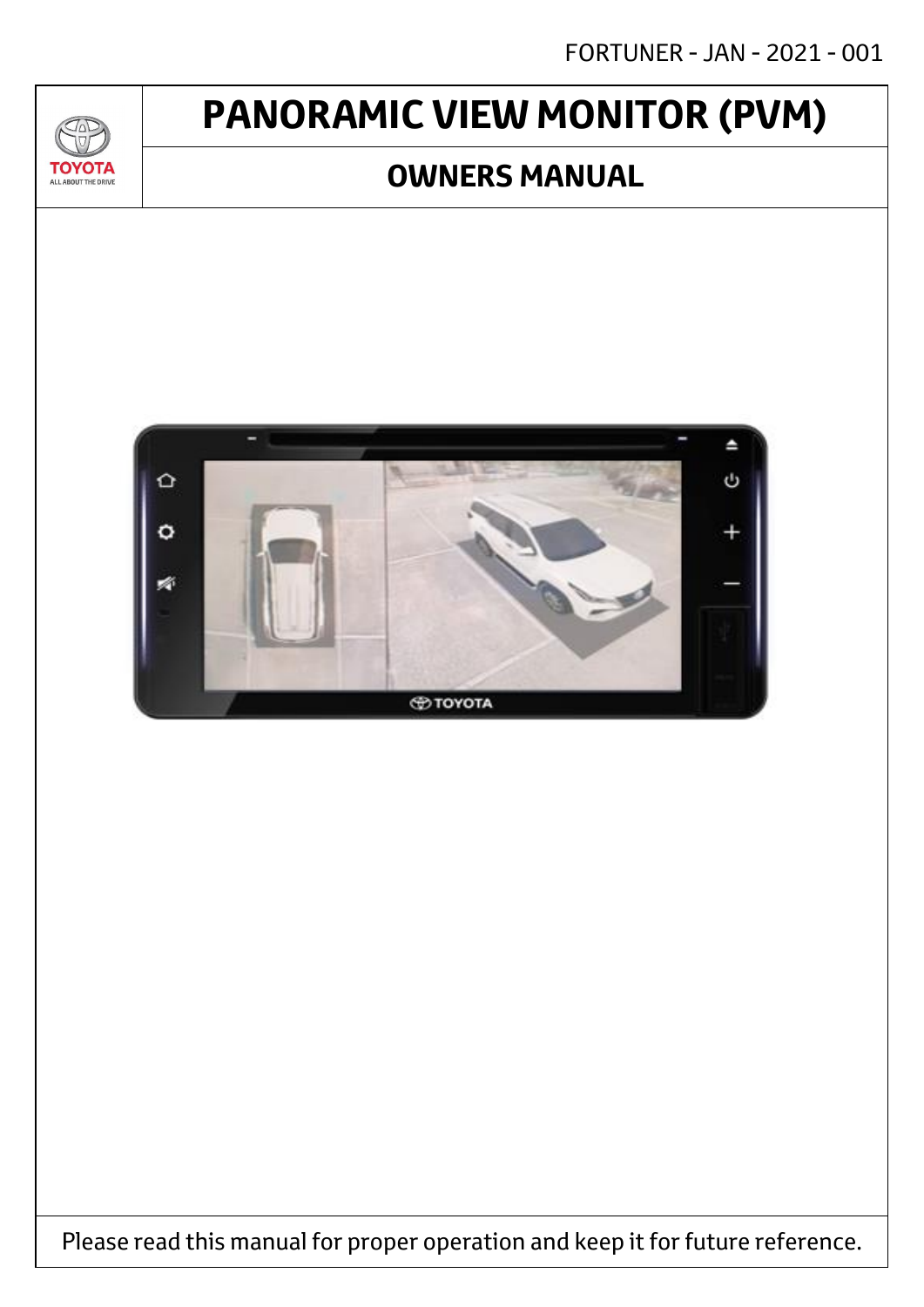

# **TABLE OF CONTENTS**

## **PANORAMIC VIEW MONITOR (FORTUNER)**

| <b>Section</b> | <b>Title</b>                                           | <b>Page</b>    |
|----------------|--------------------------------------------------------|----------------|
| 1.0            | <b>Statements &amp; Declarations</b>                   |                |
| 1.1            | <b>Safety Instructions</b>                             | 1              |
| 2.0            | <b>Getting Started</b>                                 |                |
| 2.1            | <b>Product Overview</b>                                | $\overline{2}$ |
| 3.0            | <b>Operating Panoramic View Monitor</b>                |                |
| 3.1            | Gear: Engaged to Parking (P) / Neutral (N) / Drive (D) | 3              |
| 3.1.1          | 2D model + 3D model 360°.                              | 4              |
| 3.1.2          | 2D model + 3D model (from angle B).                    | 4              |
| 3.1.3          | 2D model + 3D model (from angle D).                    | 4              |
| 3.1.4          | 2D model + 3D model (from angle F).                    | 5              |
| 3.1.5          | 2D model + 3D model (from angle H).                    | 5              |
| 3.1.6          | 2D model + 3D model (from angle A).                    | 5              |
| 3.1.7          | Front view full screen.                                | 6              |
| 3.1.8          | Rear view full screen.                                 | 6              |
| 3.2            | Gear: Reverse (R)                                      | $\overline{7}$ |
| 3.2.1          | 2D model + Rear view.                                  | 7              |
| 3.2.2          | <b>Rear View Full Screen</b>                           | 8              |
| 3.2.3          | 2D model + 3D model from view E.                       | 8              |

Please read this manual for proper operation and keep it for future reference.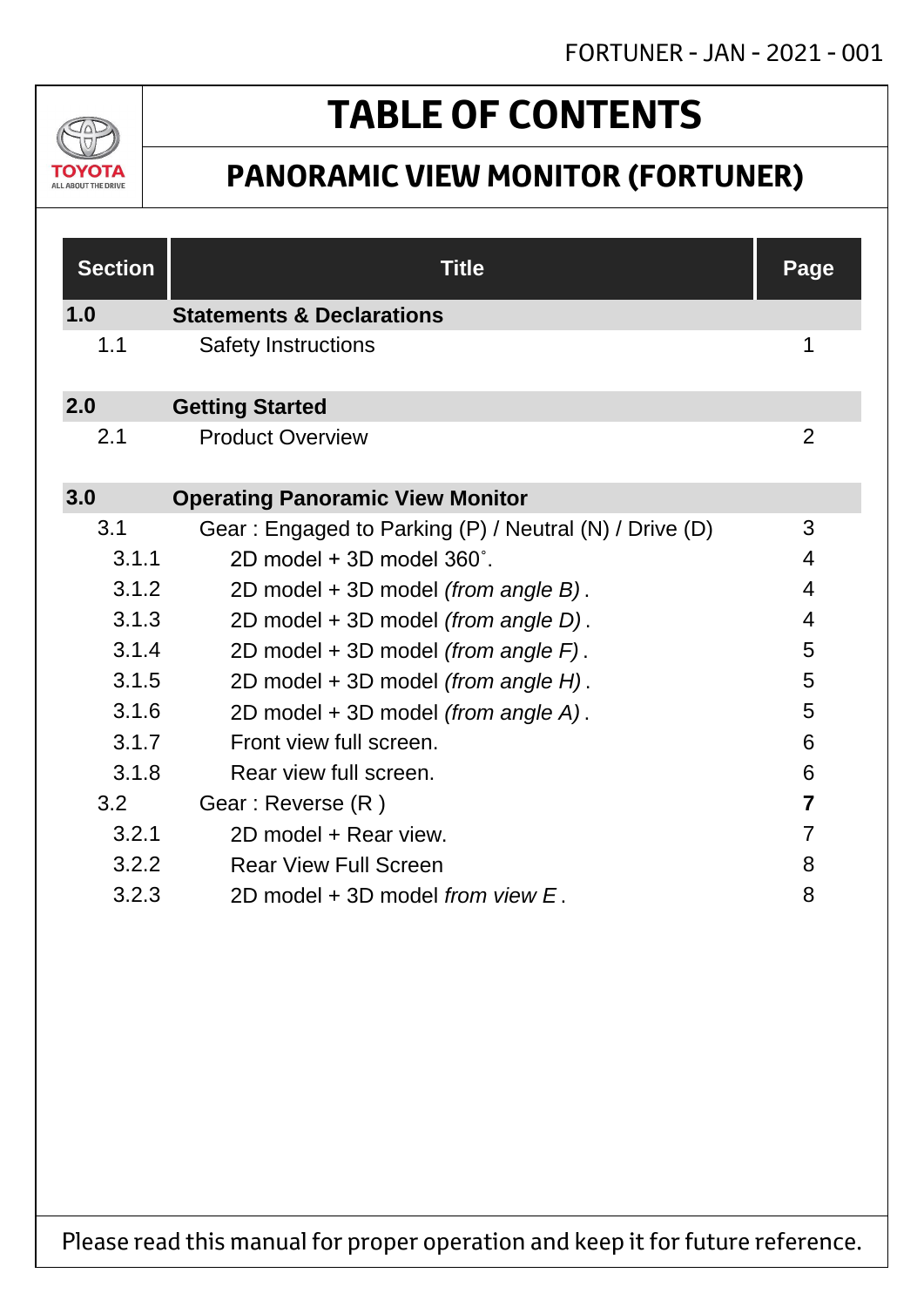# **SECTION 1.0**

## **Statements & Declarations**

#### **Safety Instructions 1.1**

### **Warning**

ALL AROUT THE DRIV

Read, follow, and retain all of the following safety precautions. Heed all warnings before operating the Panoramic View Monitor.

### **Cautions**

- 1. Several precautions are to be taken whle using the PVM :
	- a. PVM function automatically disables when vehicle speed exceeds 12 km/h.
	- b. Using the PVM mode does not alter the responsibilities of the driver's behaviour. These responsibilities include observing all the traffic rules and regulations to avoid accidents to prevent accidents, personal injuries or property damages.
- 2. Blind Spot

The cameras that are mounted at the Front, Right, Left and Rear of the vehicle are only able to view objects from a proximate distance distance of 20cm away from the vehicle.



| <b>LEGEND</b> |                 |  |
|---------------|-----------------|--|
|               | Blind spot area |  |
|               | Visible area    |  |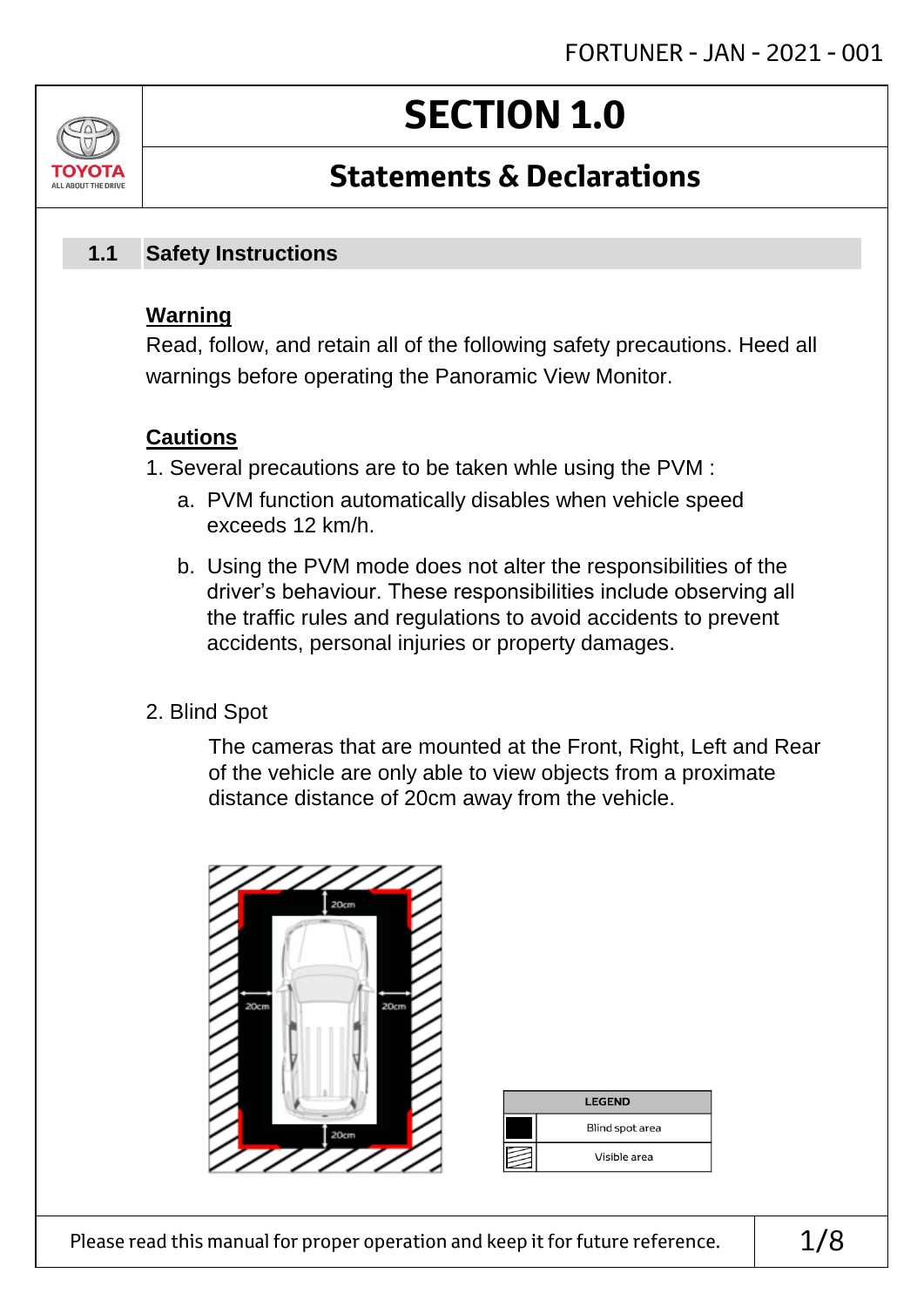# **SECTION 2.0**

## **Getting Started**

#### **Product Overview 2.1**

3

•

TOVOTZ ALL ABOUT THE DRIVE







### **Front Camera Fortuner 2.4 & 2.7**

• Front camera located at Front Grille (Fortuner 2.4 & 2.7 variant only)

### **Front Camera Fortuner 2.8**

• Front camera located at Front Grille (Fortuner 2.8 variant only)

### **Right and Left Camera Fortuner**

• Right / Left Camera located under the respective side mirrors

### **Rear Camera Fortuner**

• Rear camera located under the trunk

Please read this manual for proper operation and keep it for future reference.  $\vert$  2/8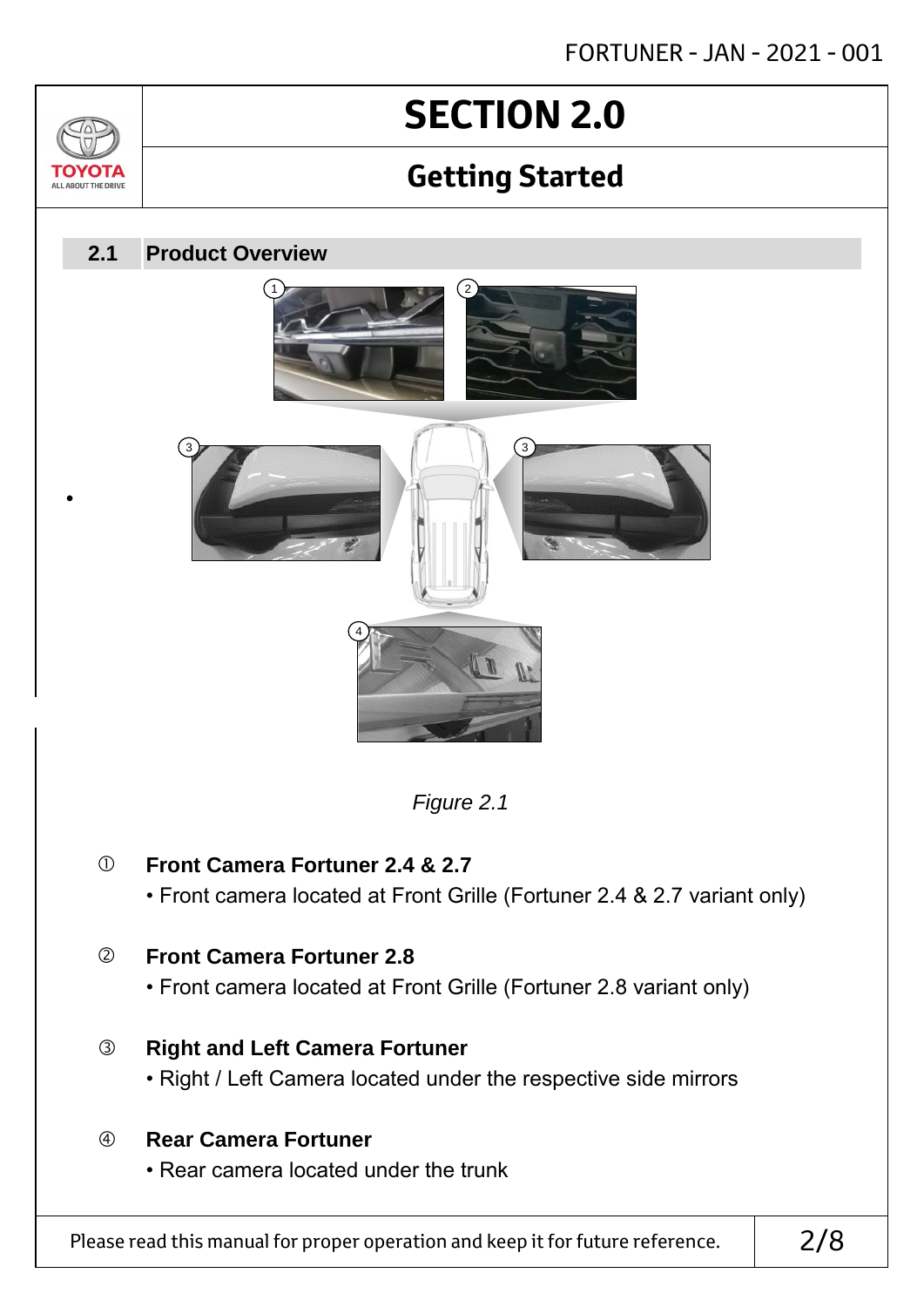# **SECTION 3.0**

## **Operating PVM**

#### **Gear : Engaged to Parking (P) / Neutral (N) / Drive (D) 3.1**

ALL AROUT THE DRIV

1. Hold the PVM button for 3 seconds until green light appears. This means that PVM has been activated manually.



- 2. User can switch between 8 views (in order) upon manual activation of PVM:
	- i. 2D model  $+$  3D model 360 $^{\circ}$ .
	- ii. 2D model + 3D model *(from angle B)* .
	- iii. 2D model + 3D model *(from angle D)* .
	- iv. 2D model + 3D model *(from angle F)* .
	- v. 2D model + 3D model *(from angle H)* .
	- vi. 2D model + 3D model *(from angle A)* .
	- vii. Front view full screen.

viii.Rear view full screen.



**3.** Press and hold PVM button for 3 seconds to exit PVM mode manually.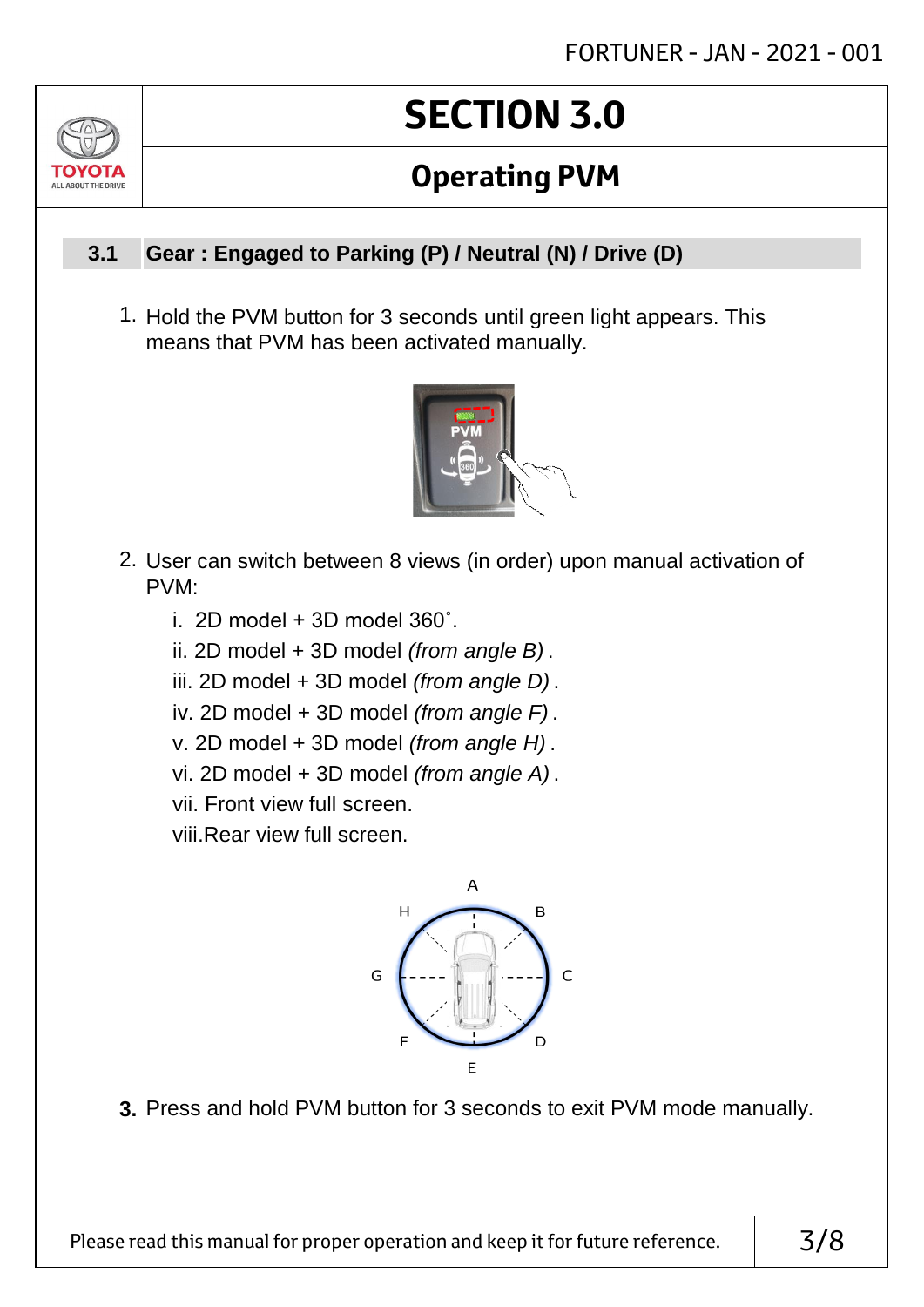# **SECTION 3.0**

## **Operating PVM**

#### **2D model + 3D model 360° view 3.1.1**

ALL AROUT THE D

3D model will rotate for 1 cycle clockwise automatically in a duration of 10 seconds upon manual activation of PVM



### **2D model + 3D model from angle B 3.1.2**



**2D model + 3D model from angle D 3.1.3**



Please read this manual for proper operation and keep it for future reference.  $\vert$  4/8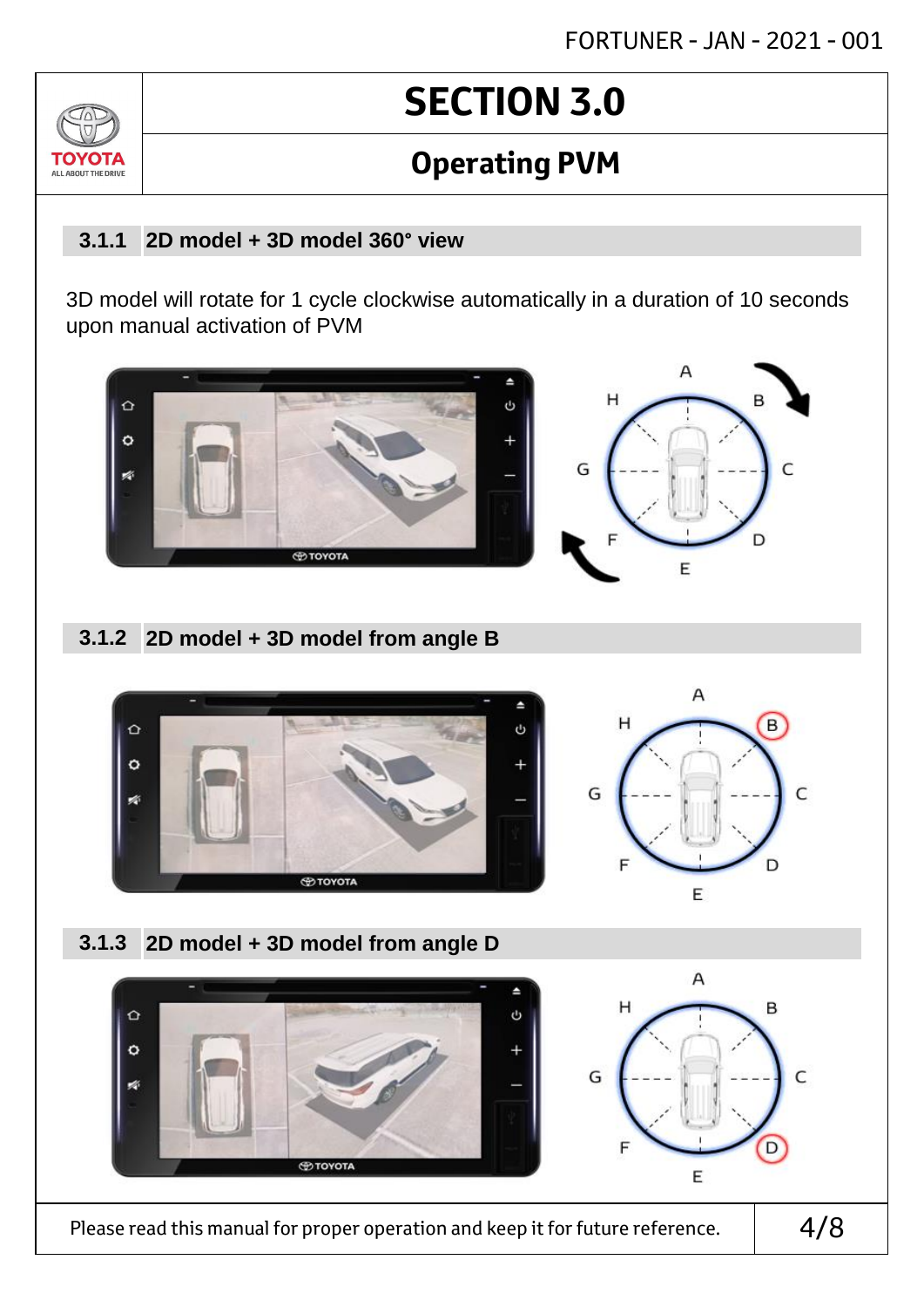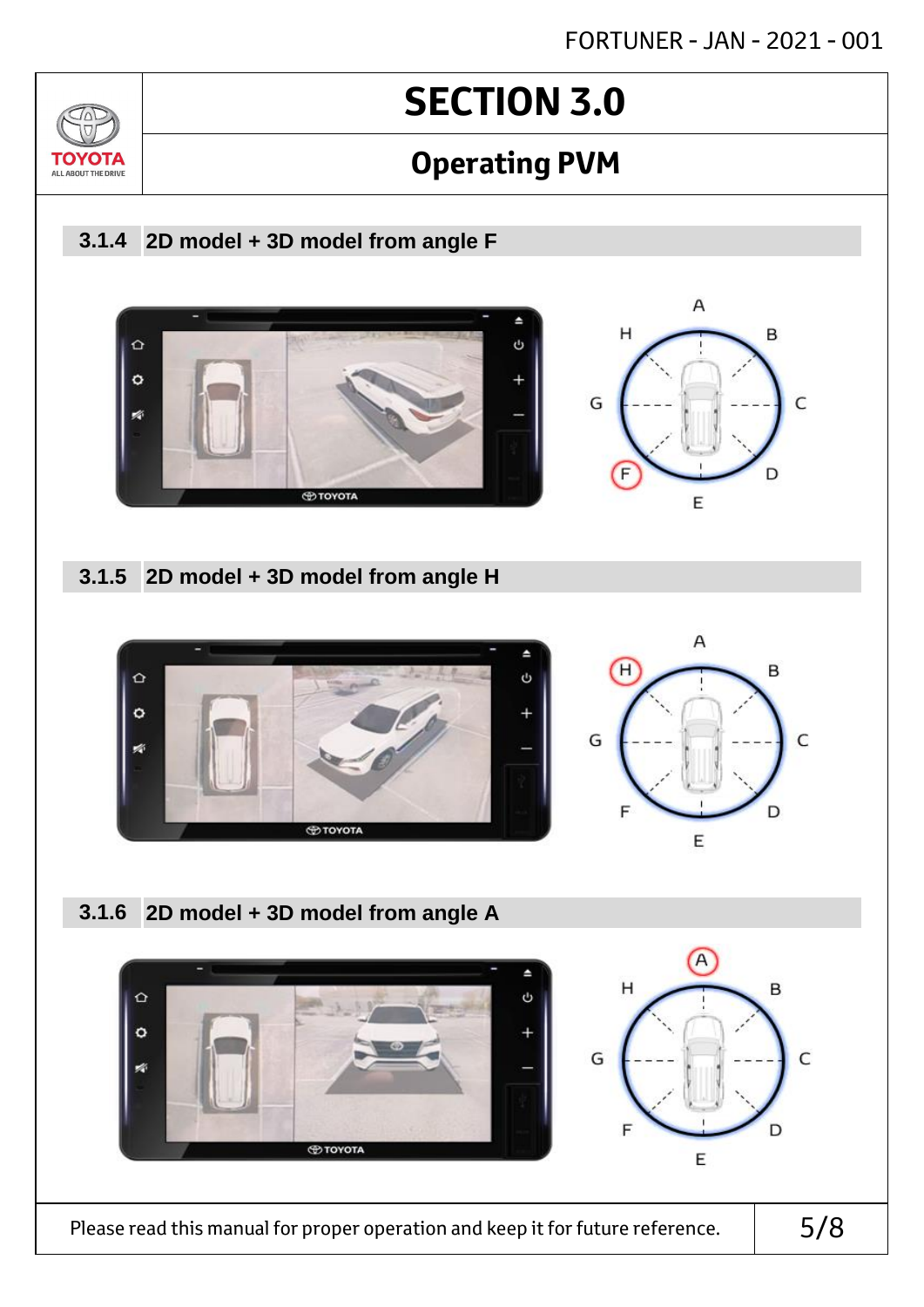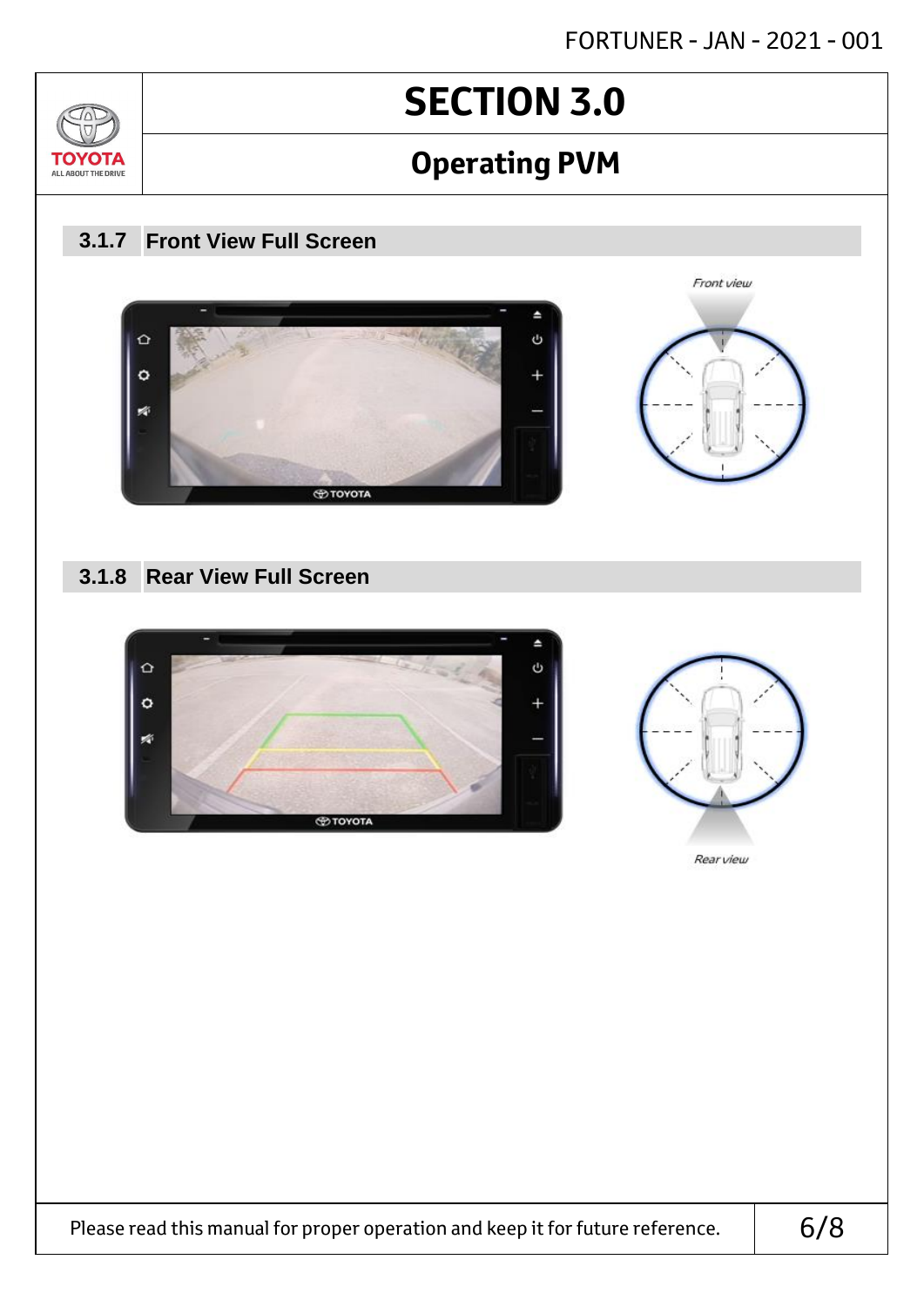# **SECTION 3.0**

## **Operating PVM**

#### **Gear : Reverse (R) 3.2**

1. When gear is engaged to Reverse (R), the screen on head display unit will switch to PVM mode automatically.



- 2. User can switch between 3 views when gear is engaged to Reverse R).
	- i. 2D model + Rear view.
	- ii. Rear View Full Screen
	- iii. 2D model + 3D model *from view E* .

#### **2D model + Rear view 3.2.1**